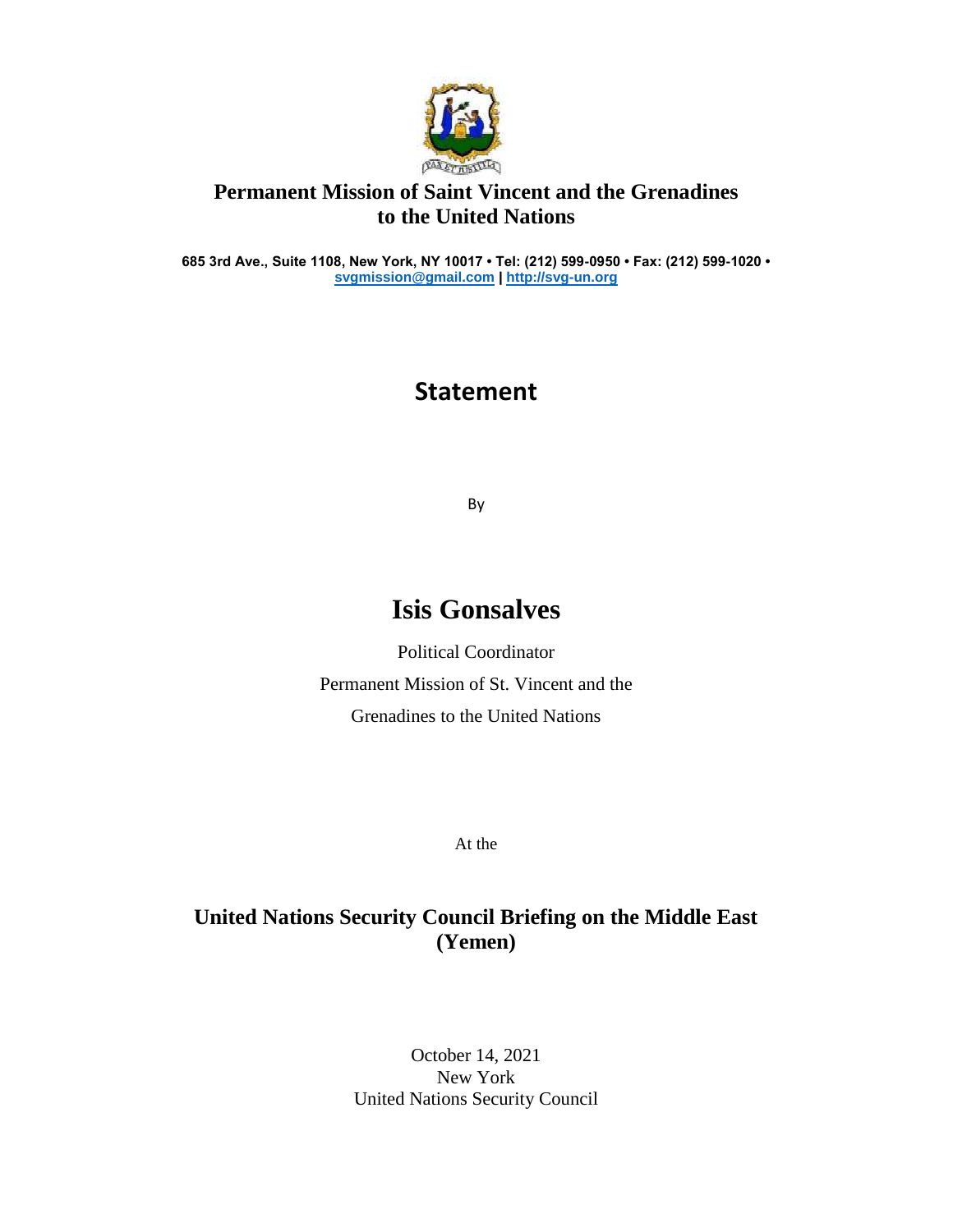Thank you, Mr. President. We begin by welcoming the comprehensive remarks delivered by Special Envoy Hans Grundberg and Acting Assistant Secretary-General Ramesh Rajasingham. We also welcome Ms. Mayssa Al-Deen, whose research and assessment contributes to our comprehensive knowledge of the situation in Yemen, thereby buttressing efforts to address the complexities on the ground.

As Saint Vincent and the Grenadines nears the end of its tenure on the Security Council, it is truly regrettable that hostilities in Yemen, as well as cross-border attacks on the territory of the Kingdom of Saudi Arabia, continue unabated and that the humanitarian situation is still one of the world's worst. We deplore the continued fighting, the impact of which is felt deeply by Yemen's most vulnerable people, including women, children and IDPs. The recent car bomb at Aden airport is one of the many examples of the destruction that the conflict continues to wreak on the civilian population. In the face of these dire circumstances, however, there is opportunity for hope. This is due, in part, to the fact that we have a roadmap that facilitates an end to the war. We have repeated that there must be an immediate ceasefire that opens the doors to political dialogue and, through various confidence building measures, we can foster an environment conducive to this dialogue. We have recognised that the success of this dialogue necessitates a Yemeni-led, Yemeni-owned and Yemeni-focused process. The additional element that is a prerequisite, is a genuine demonstration by the parties to the conflict of collective responsibility and political will to prioritize Yemen's future and end the war. Until then, the dire humanitarian and economic situations will persist.

A sustained humanitarian operation that can reach those most in need is critical to the everyday survival of people in Yemen. We welcome the high-level side event that was co-hosed by Sweden, Switzerland and the EU last month, which gave the international community an opportunity to reaffirm its commitment to the people of Yemen by providing additional funding for aid operations. In this regard, we welcome the pledges made, and urge the early disbursement of the funds. The humanitarian situation is compounded by that of the economy, which has been crippled by the conflict. Between unpaid salaries, depreciation of the currency, significant inflation and the curtailment of important economic sectors, many Yemenis lack the resources to survive on a day